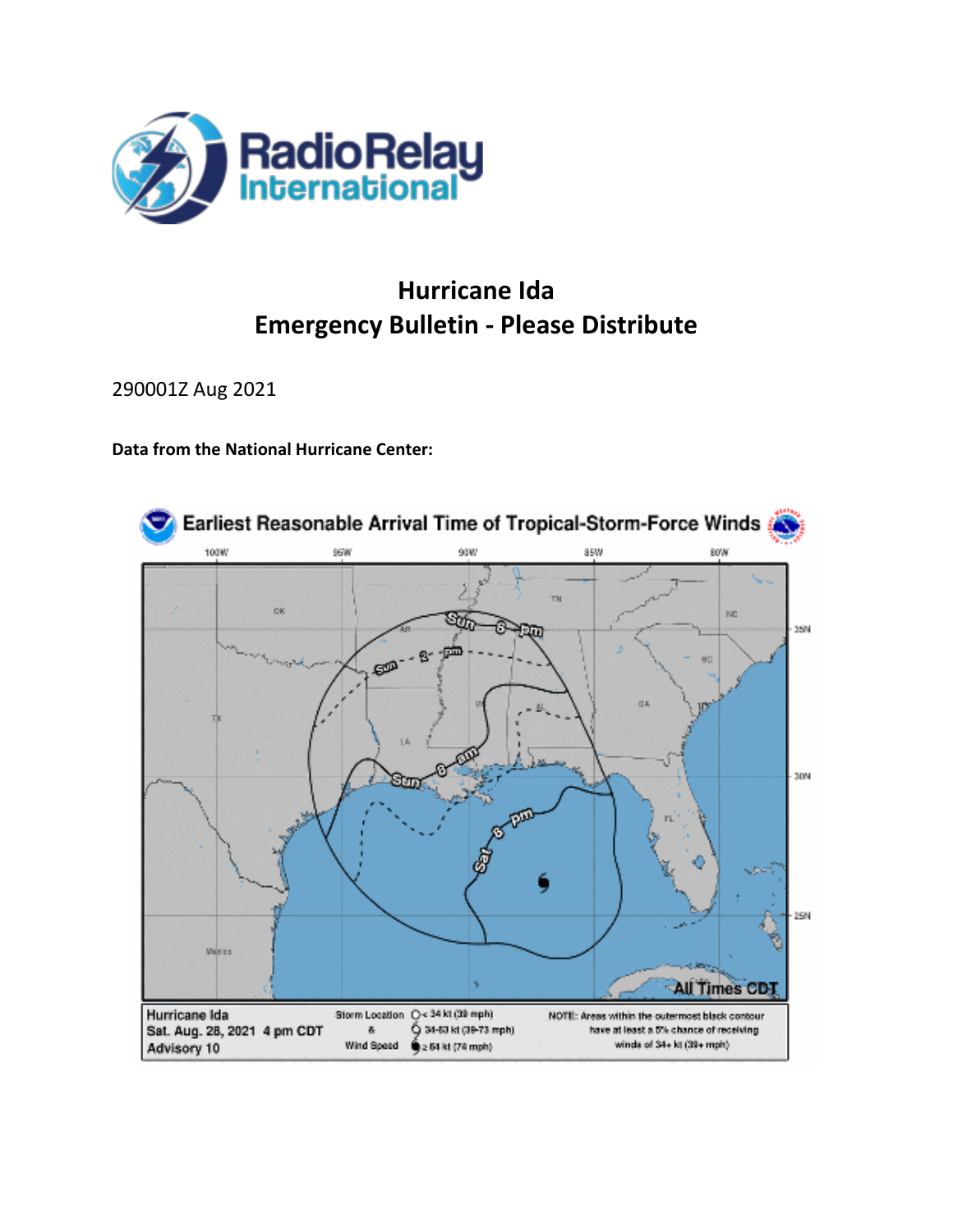

# **National Hurricane Center Discussion:**

WTNT34 KNHC 282050 TCPAT4

BULLETIN Hurricane Ida Advisory Number 10 NWS National Hurricane Center Miami FL AL092021 400 PM CDT Sat Aug 28 2021

...IDA RAPIDLY STRENGTHENING OVER THE GULF OF MEXICO... ...LIFE-THREATENING STORM SURGE, POTENTIALLY CATASTROPHIC WIND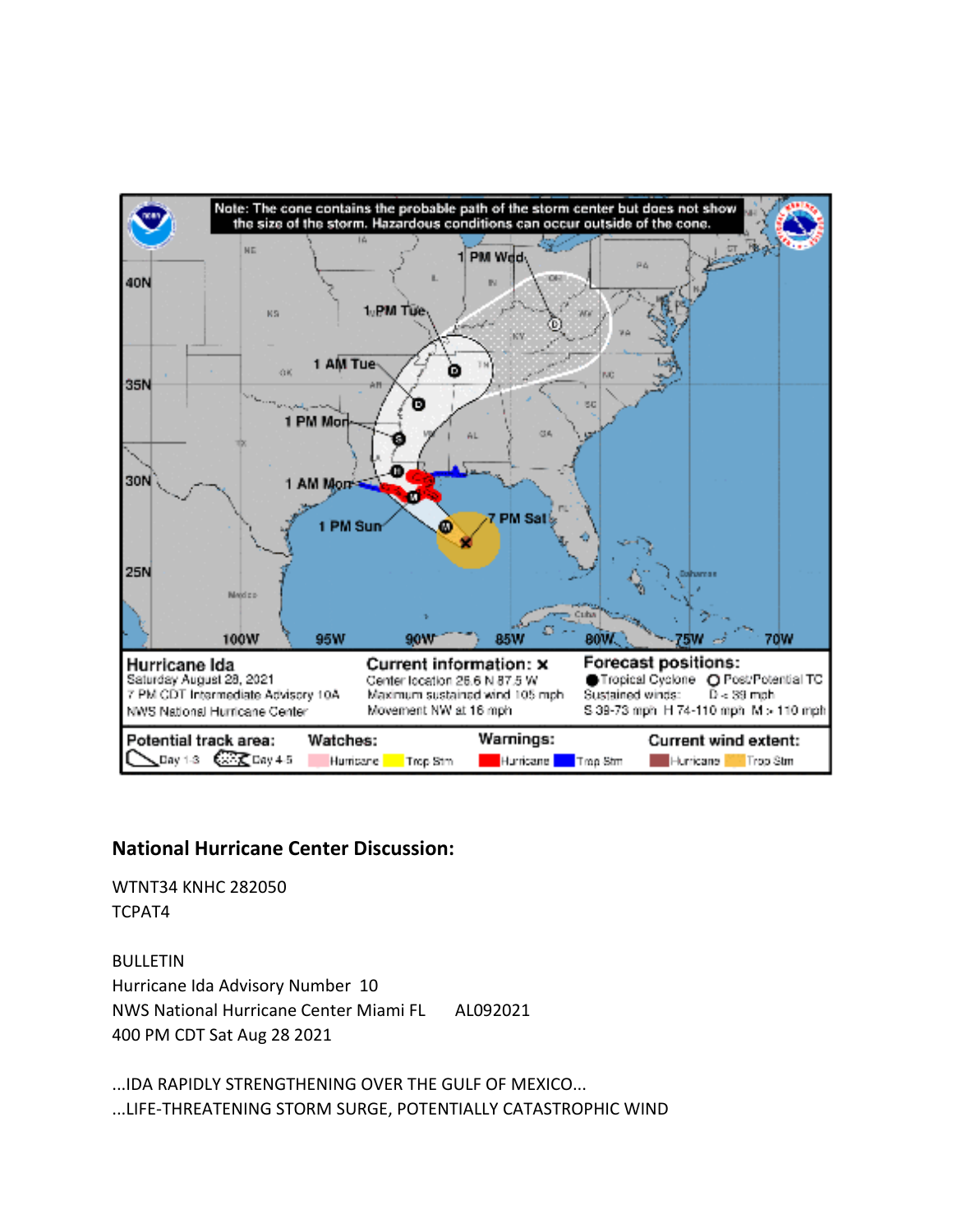DAMAGE, AND FLOODING RAINFALL EXPECTED TO IMPACT THE NORTHERN GULF COAST BEGINNING SUNDAY...

SUMMARY OF 400 PM CDT...2100 UTC...INFORMATION

----------------------------------------------

LOCATION...26.2N 87.0W ABOUT 240 MI...385 KM SSE OF THE MOUTH OF THE MISSISSIPPI RIVER ABOUT 325 MI...525 KM SE OF HOUMA LOUISIANA MAXIMUM SUSTAINED WINDS...105 MPH...165 KM/H PRESENT MOVEMENT...NW OR 320 DEGREES AT 16 MPH...26 KM/H MINIMUM CENTRAL PRESSURE...976 MB...28.82 INCHES

#### WATCHES AND WARNINGS

--------------------

CHANGES WITH THIS ADVISORY:

The Storm Surge Warning has been extended eastward to the Alabama/Florida border, including Mobile Bay.

SUMMARY OF WATCHES AND WARNINGS IN EFFECT:

### **A Storm Surge Warning is in effect for**...

\* East of Rockefeller Wildlife Refuge Louisiana to the Alabama/Florida border \* Vermilion Bay, Lake Borgne, Lake Pontchartrain, Lake Maurepas, and Mobile Bay

### **A Hurricane Warning is in effect for...**

- \* Intracoastal City Louisiana to the Mouth of the Pearl River
- \* Lake Pontchartrain, Lake Maurepas, and Metropolitan New Orleans

### **A Tropical Storm Warning is in effect for...**

- \* Cameron Louisiana to west of Intracoastal City Louisiana
- \* Mouth of the Pearl River to the Alabama/Florida border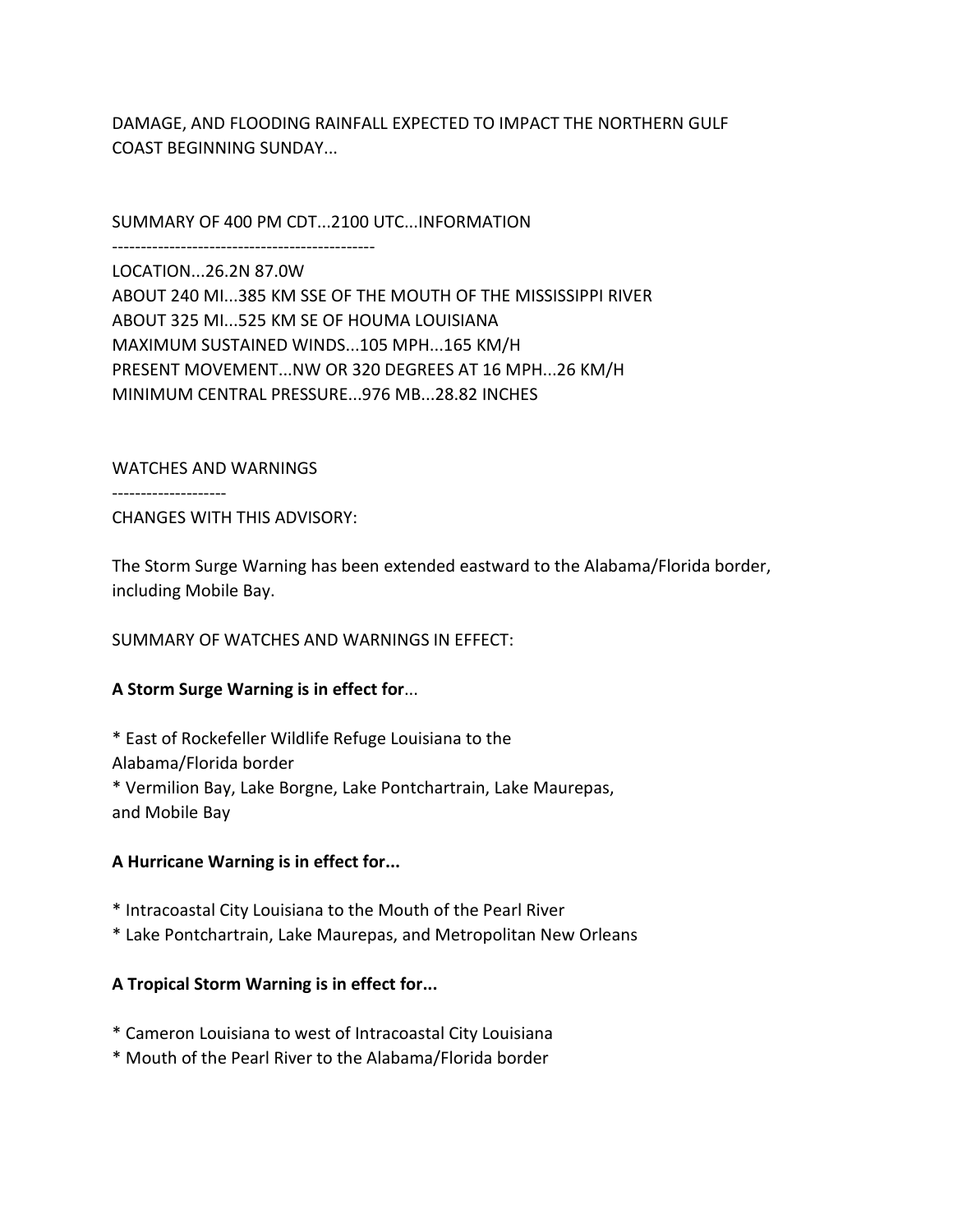A Storm Surge Warning means there is a danger of life-threatening inundation, from rising water moving inland from the coastline, during the next 36 hours in the indicated locations. For a depiction of areas at risk, please see the National Weather Service Storm Surge Watch/Warning Graphic, available at hurricanes.gov. This is a life-threatening situation. Persons located within these areas should take all necessary actions to protect life and property from rising water and the potential for other dangerous conditions. Promptly follow evacuation and other instructions from local officials.

A Hurricane Warning means that hurricane conditions are expected somewhere within the warning area. A warning is typically issued 36 hours before the anticipated first occurrence of tropical-storm-force winds, conditions that make outside preparations difficult or dangerous. Preparations to protect life and property should be rushed to completion.

A Tropical Storm Warning means that tropical storm conditions are expected somewhere within the warning area within 36 hours.

For storm information specific to your area, including possible inland watches and warnings, please monitor products issued by your local National Weather Service forecast office.

#### DISCUSSION AND OUTLOOK

----------------------

At 400 PM CDT (2100 UTC), the eye of Hurricane Ida was located near latitude 26.2 North, longitude 87.0 West. Ida is moving toward the northwest near 16 mph (26 km/h), and this general motion should continue through late Sunday or early Monday, followed by a slower northward motion on Monday. A northeastward turn is forecast by Monday night. On the forecast track, the center of Ida will move over the central Gulf of Mexico through tonight. Ida is then expected to make landfall along the coast of Louisiana within the hurricane warning area on Sunday, and then move inland over portions of Louisiana and western Mississippi later Monday and Monday night.

Satellite imagery indicates that maximum sustained winds have increased to near 105 mph (165 km/h) with higher gusts. Additional rapid strengthening is forecast during the next 12 to 24 hours and Ida is expected to be an extremely dangerous major hurricane when it makes landfall along the Louisiana coast on Sunday.

Weakening is expected after landfall.

Hurricane-force winds extend outward up to 30 miles (45 km) from the center and tropicalstorm-force winds extend outward up to 125 miles (205 km). NOAA buoy 42003, located about 90 miles (145 km) east of the eye, reported peak one-minute sustained winds of 54 mph (83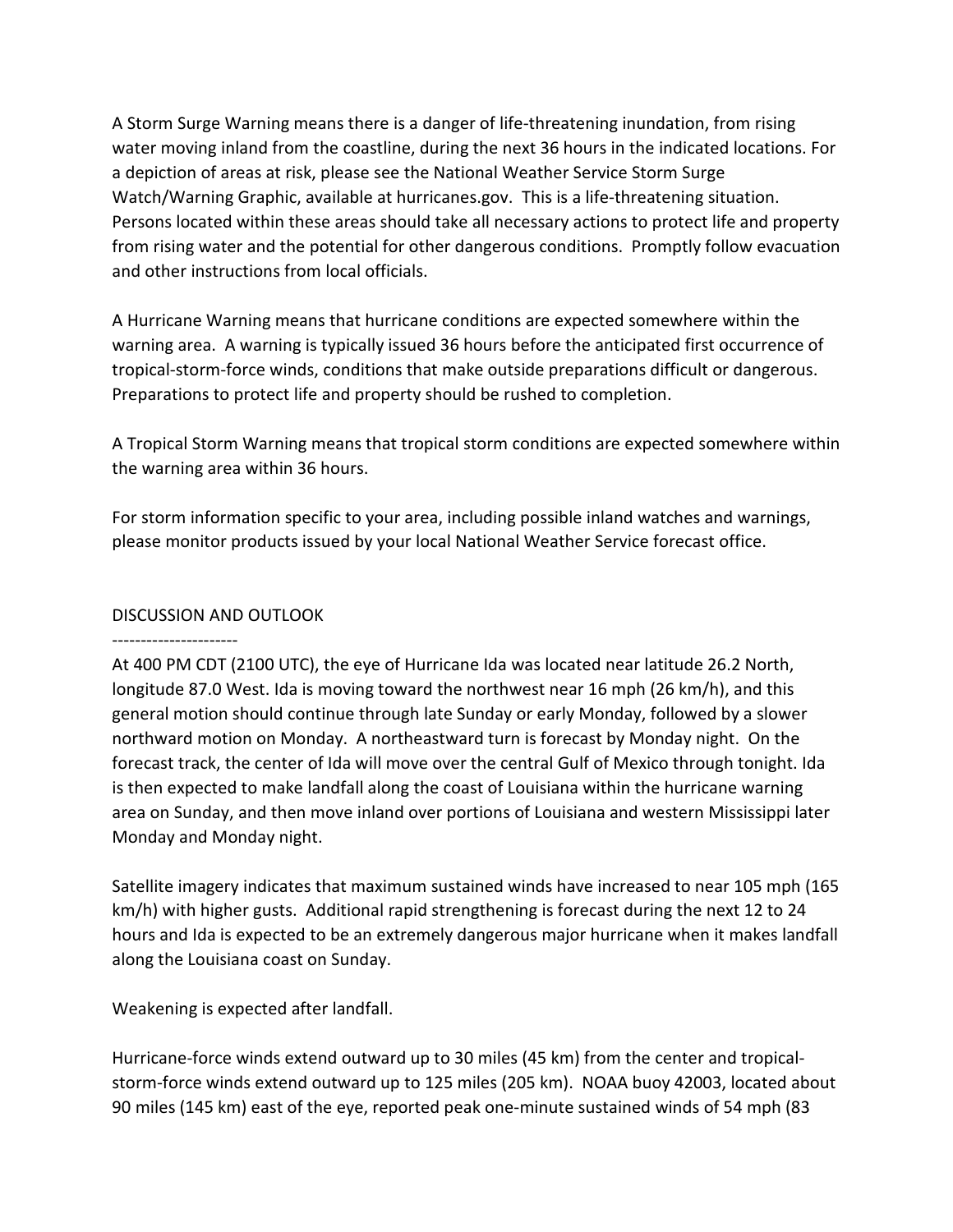km/h) with a gust to 58 mph (94 km/h) within the past hour or so.

The estimated minimum central pressure is 976 mb (28.82 inches).

### HAZARDS AFFECTING LAND

----------------------

Key messages for Ida can be found in the Tropical Cyclone Discussion under AWIPS header MIATCDAT4, WMO header WTNT44 KNHC, and on the web at hurricanes.gov/graphics at4.shtml?key messages.

STORM SURGE: The combination of a dangerous storm surge and the tide will cause normally dry areas near the coast to be flooded by rising waters moving inland from the shoreline. The water could reach the following heights above ground somewhere in the indicated areas if the peak surge occurs at the time of high tide...

Morgan City, LA to Mouth of the Mississippi River...10-15 ft Mouth of the Mississippi River to Ocean Springs, MS including Lake Borgne...7-11 ft Intracoastal City, LA to Morgan City, LA including Vermilion Bay...6-9 ft Ocean Springs, MS to MS/AL border...4-7 ft Lake Pontchartrain...5-8 ft Lake Maurepas...4-6 ft Pecan Island, LA to Intracoastal City, LA...3-5 ft MS/AL border to AL/FL border including Mobile Bay...2-4 ft Sabine Pass to Pecan Island, LA...1-3 ft

Overtopping of local levees outside of the Hurricane and Storm Damage Risk Reduction System is possible where local inundation values may be higher than those shown above.

The deepest water will occur along the immediate coast near and to the east of the landfall location, where the surge will be accompanied by large and dangerous waves. Surge-related flooding depends on the relative timing of the surge and the tidal cycle, and can vary greatly over short distances. For information specific to your area, please see products issued by your local National Weather Service forecast office.

WIND: Hurricane conditions are expected in the hurricane warning area along the Louisiana coast beginning Sunday with tropical storm conditions expected to begin by late tonight or early Sunday morning. These conditions will spread inland over portions of Louisiana and Mississippi Sunday night and Monday.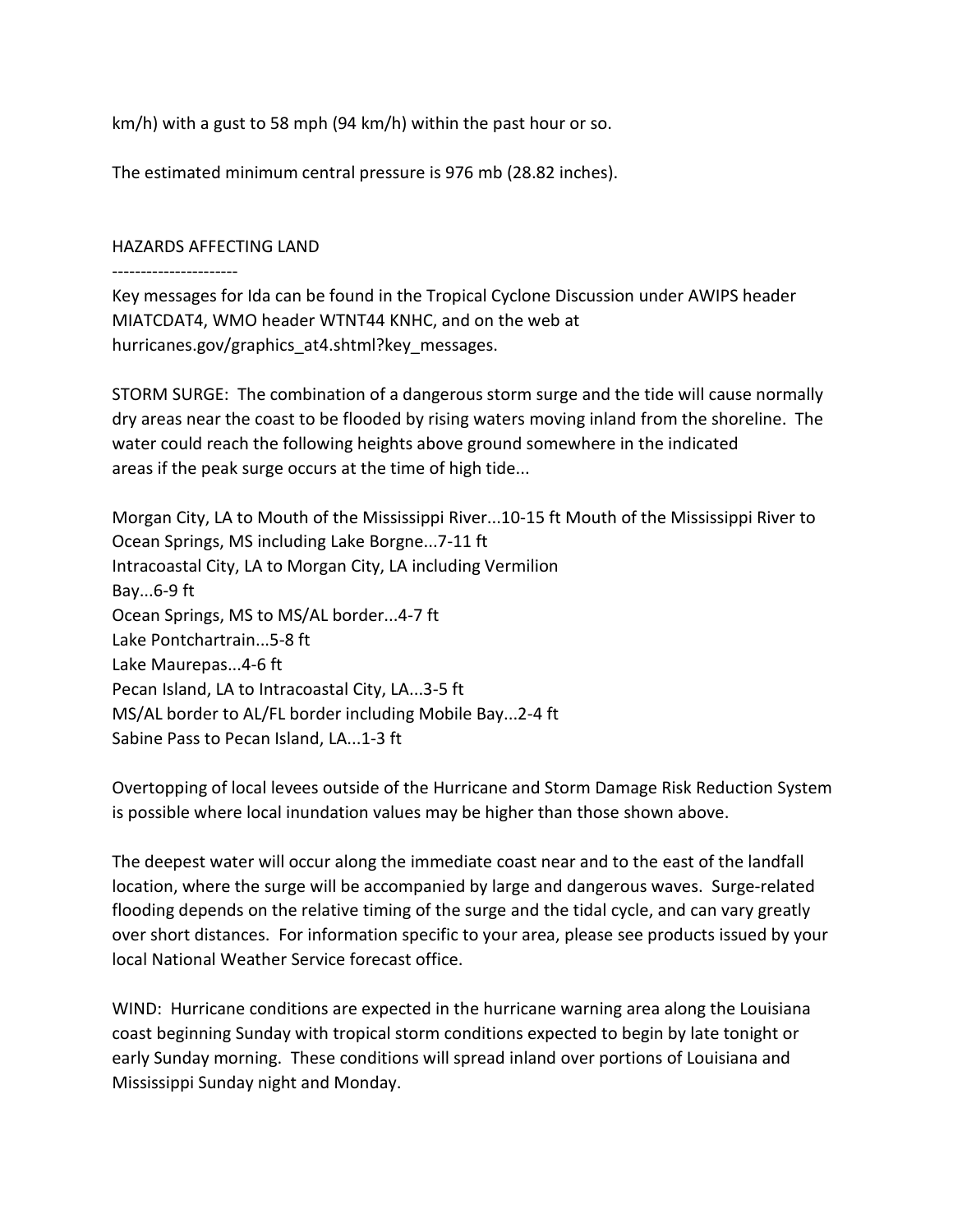RAINFALL: Heavy rainfall from Ida will begin to impact the Louisiana coast Sunday morning, spreading northeast into the Lower Mississippi Valley later Sunday into Monday. Total rainfall accumulations of 8 to 16 inches with isolated maximum amounts of 20 inches are possible across southeast Louisiana into southern Mississippi through Monday. This rainfall is likely to result in life-threatening flash and urban flooding and significant riverine flooding impacts.

Elsewhere across eastern Louisiana, Mississippi, far southwestern Alabama and the Middle Tennessee Valley -- considerable flash and riverine flooding impacts are likely on Monday and Tuesday, with rainfall totals of 4 to 8 inches possible. Rainfall from Ida will begin to affect the Ohio Valley by mid-week, resulting in flash and riverine flooding impacts.

Rainfall impacts from Ida will diminish across western Cuba this evening as the storm continues to lift northward away from the island. Additional 1 to 2 inches of rain with isolated maximum amounts of 4 inches possible across western Cuba through this evening. These rainfall amounts may produce flash floods and mudslides.

TORNADOES: Tornadoes will be possible Sunday into Monday across the northern Gulf coast states including parts of eastern Louisiana, Mississippi, central and southern Alabama, and the Florida Panhandle. The longest duration tornado threat will exist across southeast Louisiana and southern Mississippi.

SURF: Swells are beginning to reach the northern Gulf coast and will continue to affect that area through Monday. These swells are likely to cause life-threatening surf and rip current conditions. Please consult products from your local weather office.

NNNN

# **Emergency Communications Functions:**

Local emergency communications organizations and traffic networks in the affected area should prepare now for activation. Some initial activities of importance will include:

- Reporting meteorological data to the National Weather Service National Hurricane Center.
- Reporting situational awareness reports to local emergency management agencies.
- Providing supplemental communications for emergency services and relief organizations.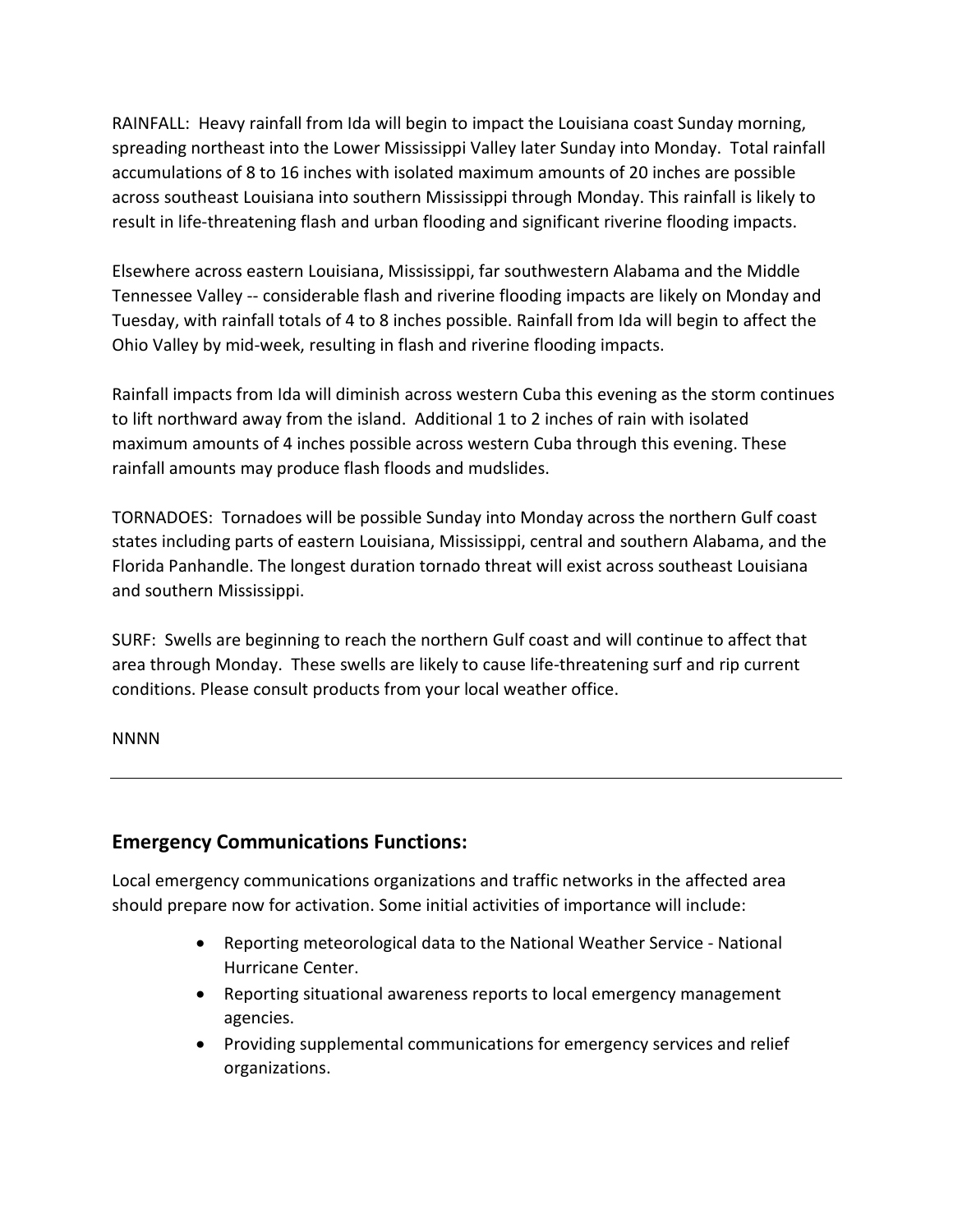As the storm progresses, further priorities will likely be identified. EmComm volunteers and nets should be prepared to support search and rescue operations, essential public services, relief agency efforts, and local volunteer organizations

Individual radio amateurs and organizations in the affected area should already be prepared. Examples include:

- Ensuring that one's family is safe and, if necessary evacuated.
- Inspecting and preparing one's "go-kit" if deployment is possible.
- Spare batteries for hand-held and portable radio transceivers should be available.
- Sufficient gasoline should be on hand to power portable generators.
- Adequate message forms are available.
- Emergency communications program managers should have a duty roster in place for key stations and functions.
- Alert and notification procedures should be tested.

### **Emergency Activation - RRI/NTS Networks:**

Emergency communications organizations or radio operators with the need to originate *welfare, priority, or emergency* message traffic via RRI/NTS networks in time of emergency should issue an *activation request message* to the Radio Relay International Emergency Management Director. This message will ensure that the traffic system (national messaging layer) is placed on emergency status.

**Please note: A failure to notify the RRI emergency management director may result in the traffic system remaining in "routine" status, which may delay message routing and delivery.** 

The contact information for the RRI Emergency Management Director is:

**Emergency Preparedness Services, LLC PO Box 43 Niles, MI. 49120 (833) 377-0722 X 700**

The standard format for an activation request message may be found in the National Emergency Communications Response Guidelines, Appendix A, page 29:

**[http://radio-relay.org/wp-content/uploads/2020/08/RRI-NECRP-2020-8-1-Final-](http://radio-relay.org/wp-content/uploads/2020/08/RRI-NECRP-2020-8-1-Final-Approved.pdf)[Approved.pdf](http://radio-relay.org/wp-content/uploads/2020/08/RRI-NECRP-2020-8-1-Final-Approved.pdf)**

**Traffic Net Directory:**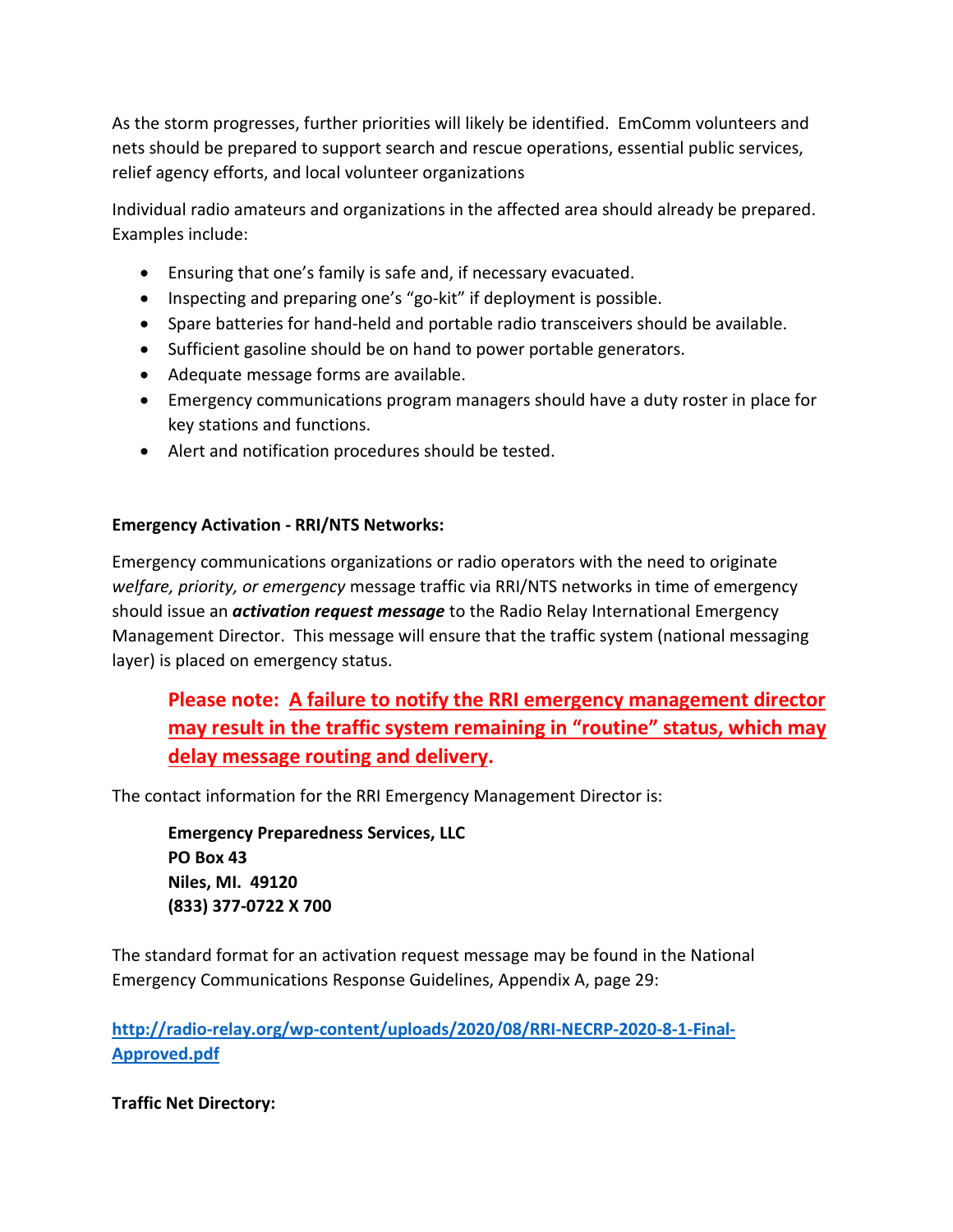Radio Relay International publishes a curated, up-to-date traffic net director available at:

# <http://radio-relay.org/wp-content/uploads/2020/08/Traffic-Net-Directory-2020-6.pdf>

It is recommended that emergency communications volunteers download and print a copy of this directory so that it is available for reference if needed.

# **National SOS Radio Network:**

In the event of a widespread cellular network outage, individual radio amateurs, local radio clubs, and emergency communications organization may wish to activate the National SOS Radio Network plan. This plan incorporates radio amateurs monitoring FRS Channel One for emergency requests from neighborhood citizens. The radio amateur then provides connectivity to emergency services as needed and, when necessary, distributes information on local relief services in response to inquiries. This program also serves a secondary purpose by providing a rich source of situational awareness data for local emergency management.

Radio Relay International has made available public service announcements available for broadcast on local full-service broadcast stations at:

# <http://radio-relay.org/emcomm/national-sos-radio-network/>

A flyer designed for printing and distribution within neighborhoods, condo associations, and the like is available at:

[http://radio-relay.org/wp-content/uploads/2021/08/National\\_SOS\\_hurricane\\_flood\\_flyer-](http://radio-relay.org/wp-content/uploads/2021/08/National_SOS_hurricane_flood_flyer-2021-8-9.pdf)[2021-8-9.pdf](http://radio-relay.org/wp-content/uploads/2021/08/National_SOS_hurricane_flood_flyer-2021-8-9.pdf)

For more information on this program and the closely aligned RRI sponsored "Neighborhood Hamwatch" program, please see this brochure:

[http://radio-relay.org/wp-content/uploads/2021/08/Neighborhood-Hamwatch-Brochure-](http://radio-relay.org/wp-content/uploads/2021/08/Neighborhood-Hamwatch-Brochure-Update-2021-8-9.pdf)[Update-2021-8-9.pdf](http://radio-relay.org/wp-content/uploads/2021/08/Neighborhood-Hamwatch-Brochure-Update-2021-8-9.pdf)

Complete information on these two programs can be found on our website at: [www.radio](http://www.radio-relay.org/)[relay.org](http://www.radio-relay.org/)

# **Traffic Operators:**

The traffic system remains in routine configuration at the time this bulletin is issued. However, traffic operators in the affected area may want to exercise increased awareness by monitoring